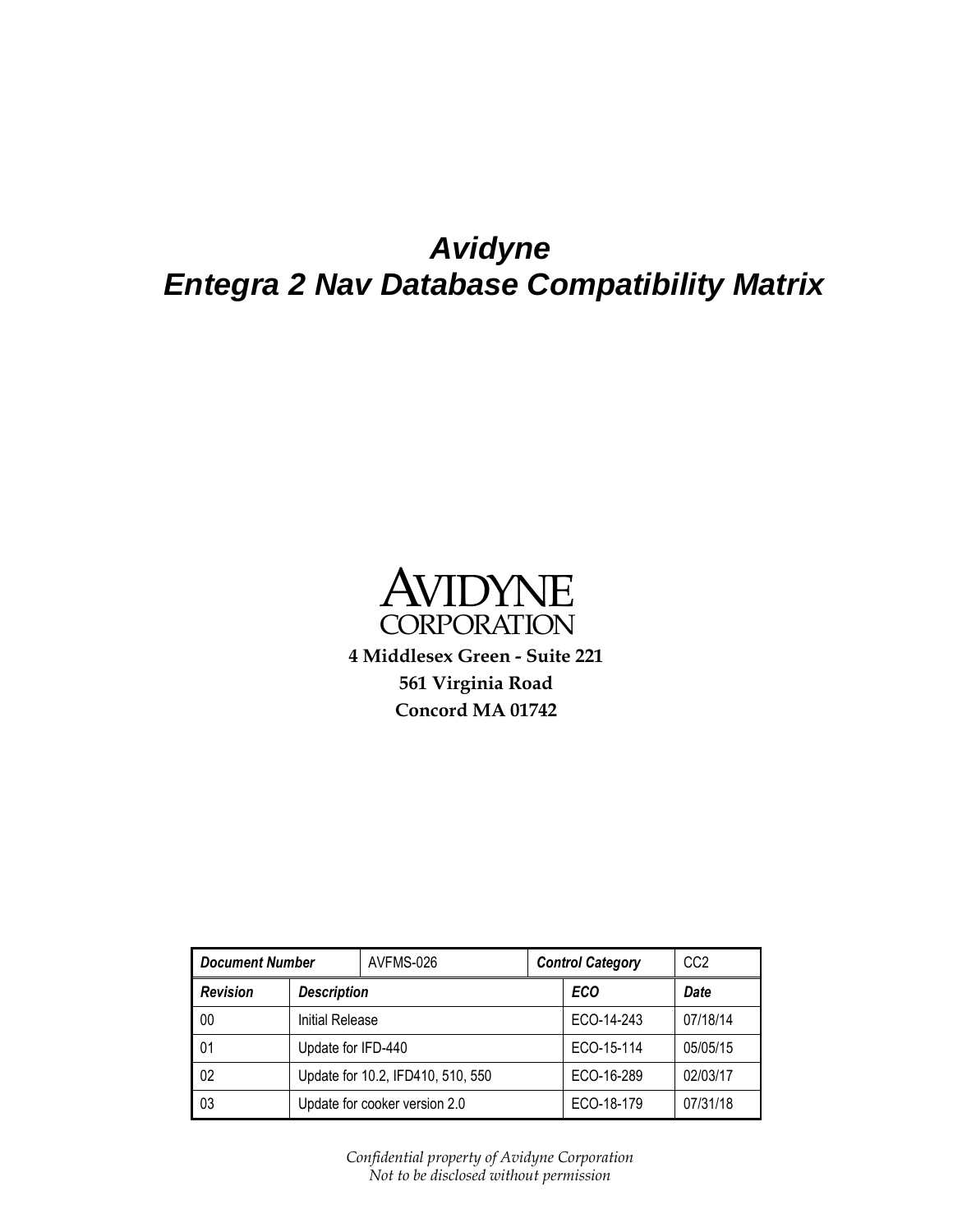# *Table of Contents*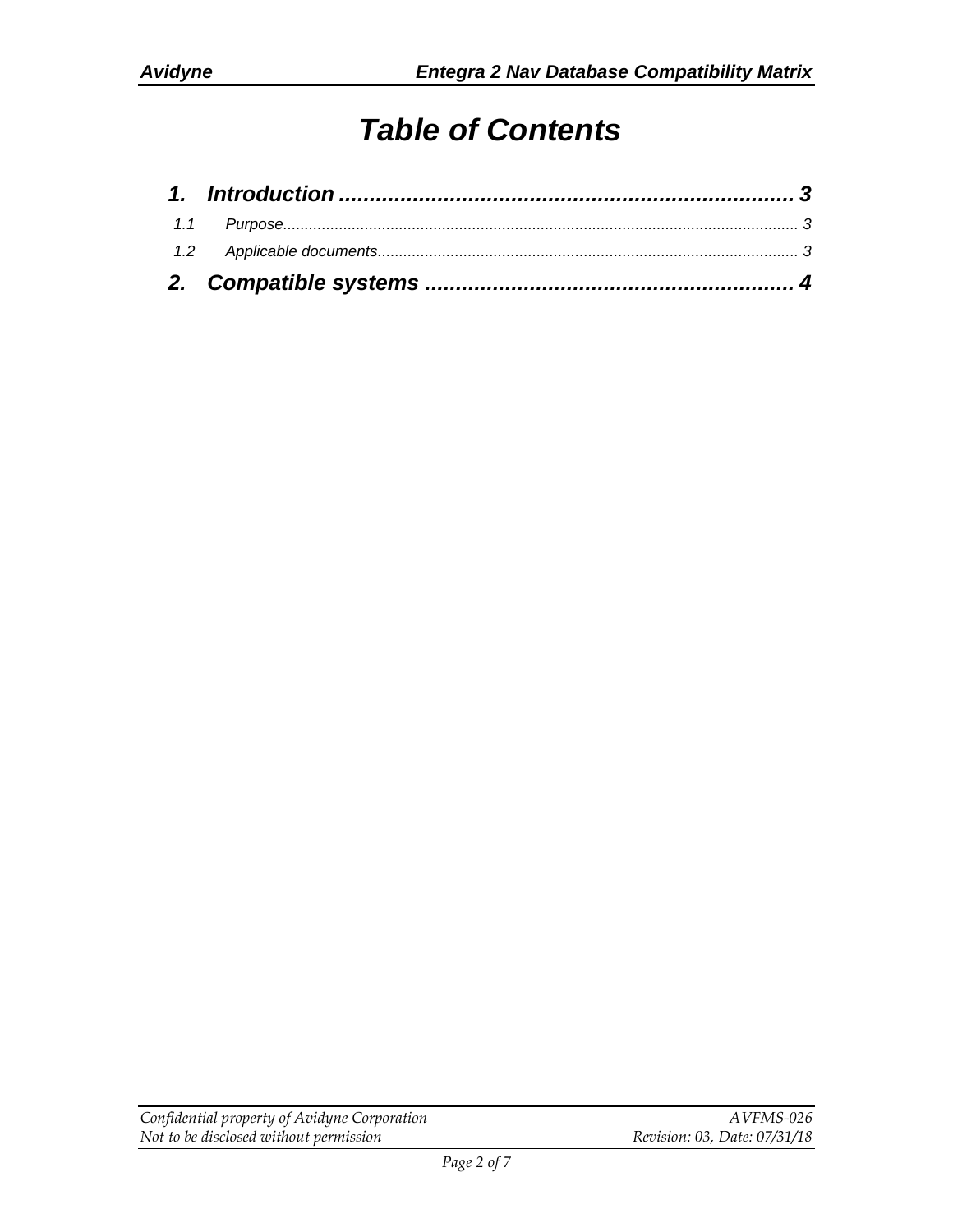### <span id="page-2-0"></span>*1. Introduction*

#### <span id="page-2-1"></span>*1.1 Purpose*

The purpose of this document is to describe the systems to which Avidyne's Type 2 LOA is applicable.

#### <span id="page-2-2"></span>*1.2 Applicable documents*

| Agency | Number     | Title                                                            |  |
|--------|------------|------------------------------------------------------------------|--|
| FAA    | AC 20-153A | Acceptance of Data Processes and Associated Navigation Databases |  |
| RTCA   | DO-200A    | Standards for Processing Aeronautical Data                       |  |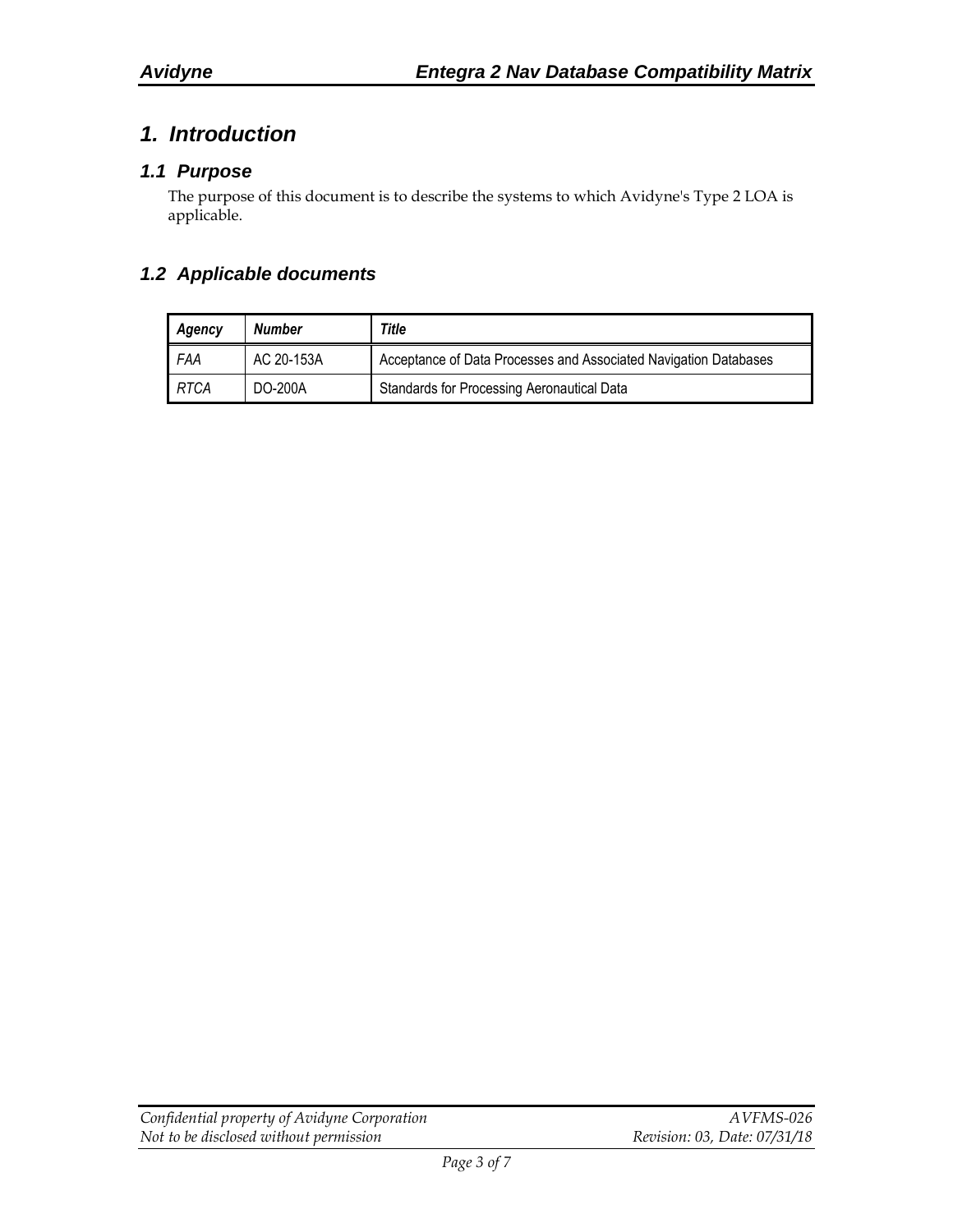### <span id="page-3-0"></span>*2. Compatible systems*

With regards to Avidyne's processing of navigation data, compatibility has been established with the following systems:

10" Integrated Flight Display (IFD) System with Release 9.4 (and earlier) software consisting of:

| <b>Article Part Number</b> |                        | <b>Article Description</b>                  |
|----------------------------|------------------------|---------------------------------------------|
|                            | 700-00083-() with      |                                             |
| Software Part Number       | Software Description   |                                             |
| $530-00221$ -()            | <b>ACR Software</b>    |                                             |
| 530-00208-()               | <b>FPSM Software</b>   |                                             |
| 530-00207-()               | MPIO Software          | IFD5000i Integrated Flight Display          |
| 530-00182-()               | <b>VHF Software</b>    |                                             |
| 530-00196-()               | <b>GPS Software</b>    |                                             |
| 530-00209-()               | <b>ADAHRS Software</b> |                                             |
| 510-00773-()               | <b>IRU Software</b>    |                                             |
|                            |                        |                                             |
|                            | 700-00150-() with      |                                             |
| Software Part Number       | Software Description   | <b>ACD215 Control Display Unit</b>          |
| $530 - 00205$ - $()$       | Keyboard Software      |                                             |
|                            |                        |                                             |
| 700-00156-()               |                        | <b>ACM100 Aircraft Configuration Module</b> |

| Confidential property of Avidyne Corporation | AVFMS-026                    |
|----------------------------------------------|------------------------------|
| Not to be disclosed without permission       | Revision: 03, Date: 07/31/18 |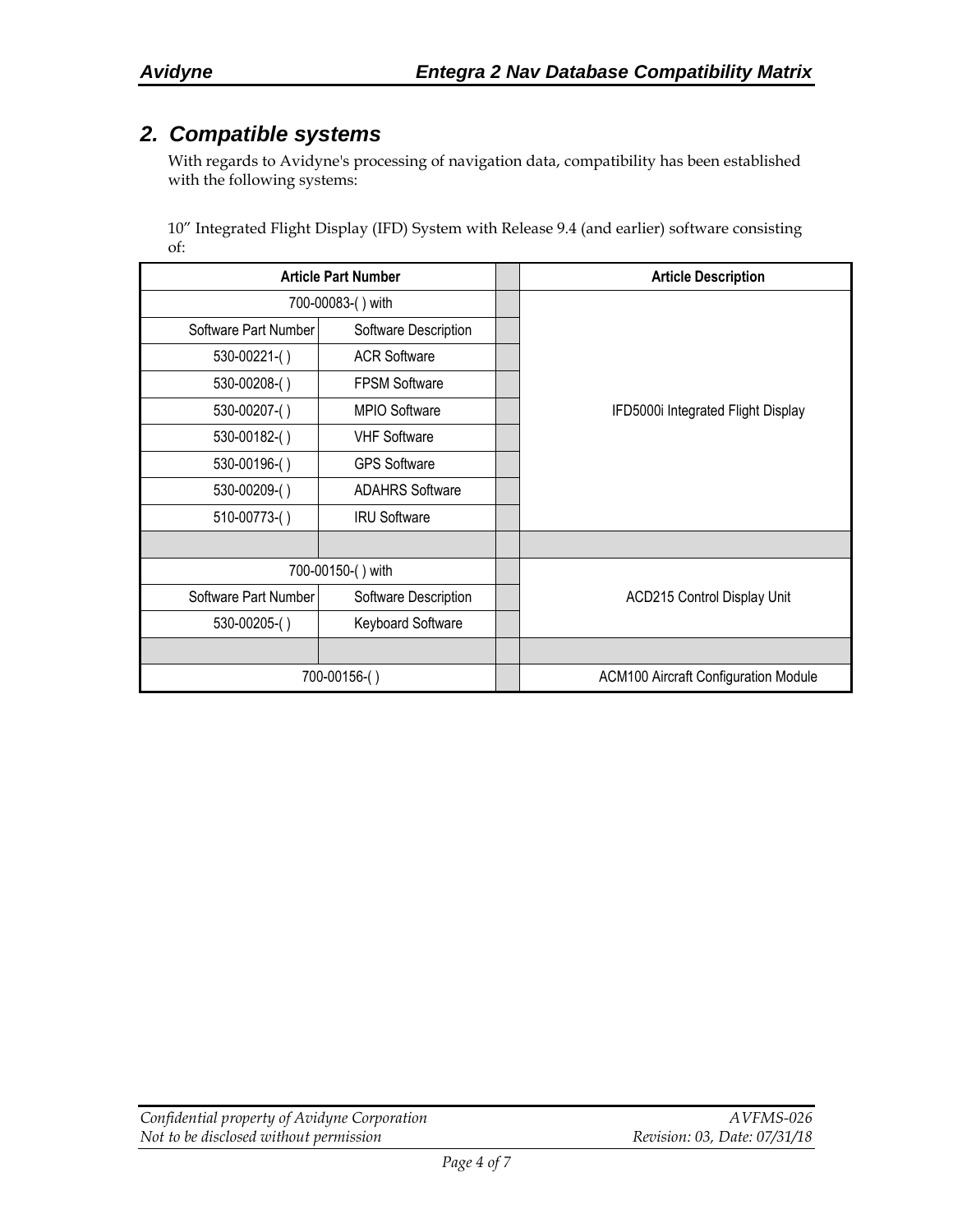12" Integrated Flight Display (IFD) System with Release 9.4 (and earlier) software consisting of:

| Article Part Number  |                        | <b>Article Description</b>                  |
|----------------------|------------------------|---------------------------------------------|
| 700-00171-() with    |                        |                                             |
| Software Part Number | Software Description   |                                             |
| $530-00221$ - $()$   | <b>ACR Software</b>    |                                             |
| 530-00208-()         | <b>FPSM Software</b>   |                                             |
| 530-00207-()         | MPIO Software          | IFD6000i Integrated Flight Display          |
| 530-00182-()         | <b>VHF Software</b>    |                                             |
| 530-00196-()         | <b>GPS Software</b>    |                                             |
| 530-00209-()         | <b>ADAHRS Software</b> |                                             |
| 510-00773-()         | <b>IRU Software</b>    |                                             |
|                      |                        |                                             |
|                      | 700-00150-() with      |                                             |
| Software Part Number | Software Description   | ACD215 Control Display Unit                 |
| $530 - 00205$ - $()$ | Keyboard Software      |                                             |
|                      |                        |                                             |
|                      | 700-00156-()           | <b>ACM100 Aircraft Configuration Module</b> |

540 Integrated Flight Display (IFD) System with Release 10.0 software consisting of:

| Article Part Number  |                                  |  | Article Description              |
|----------------------|----------------------------------|--|----------------------------------|
|                      | 700-00182-() with                |  |                                  |
| Software Part Number | Software Description             |  |                                  |
| 530-00225-()         | <b>ACR Software</b>              |  |                                  |
| 530-00226-()         | <b>FPSM Software</b>             |  |                                  |
| 530-00231-()         | <b>VHF Software</b>              |  | IFD540 Integrated Flight Display |
| 530-00229-()         | <b>GPS Software</b>              |  |                                  |
| 530-00227-()         | <b>LIO Application Processor</b> |  |                                  |
| 510-00228-()         | LIO I/O Processor                |  |                                  |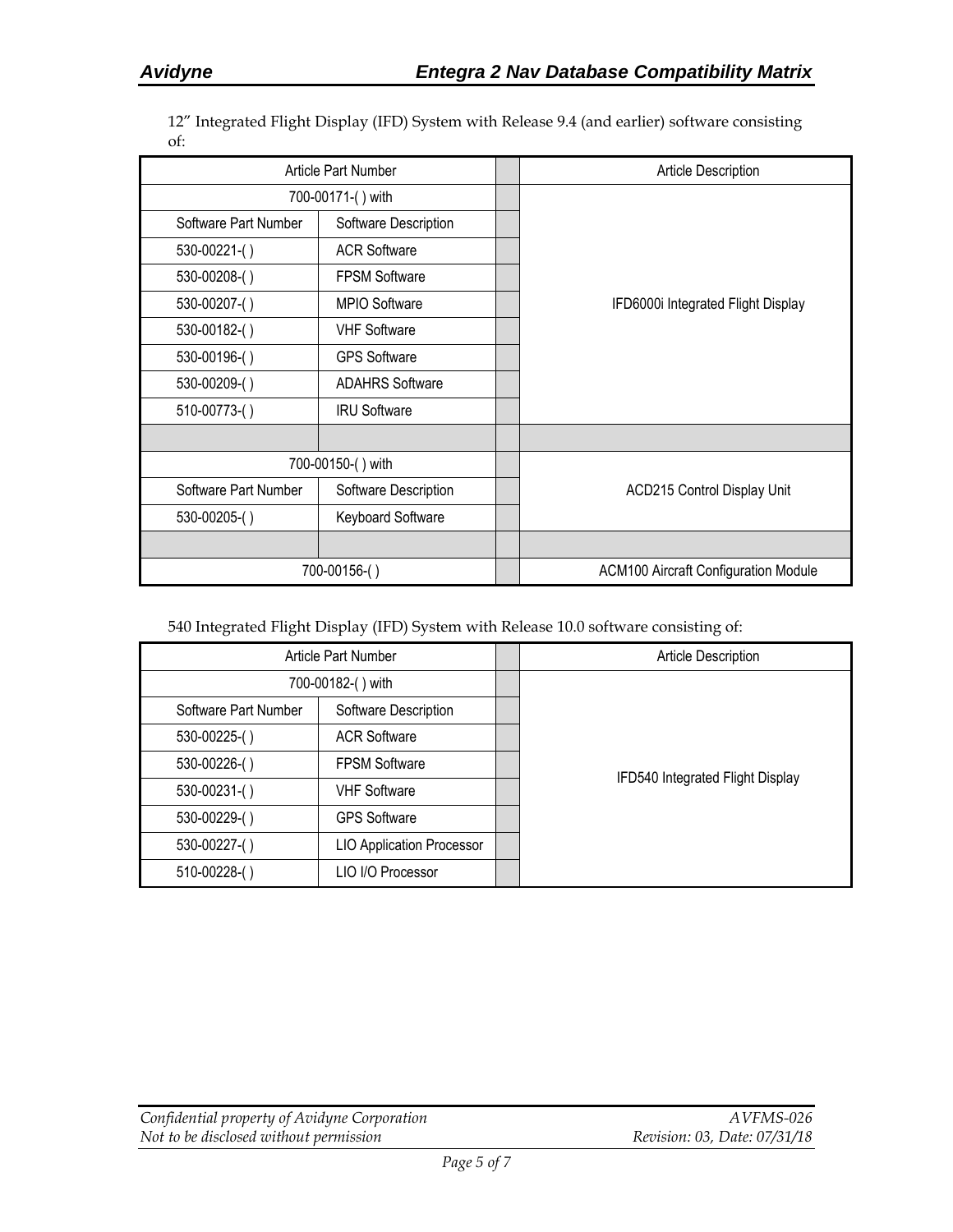| $\epsilon$           | $1$ $1$ $1$ $1$ $1$              | $\epsilon$                       |
|----------------------|----------------------------------|----------------------------------|
|                      | <b>Article Part Number</b>       | Article Description              |
|                      | 700-00182-() with                |                                  |
| Software Part Number | Software Description             |                                  |
| 530-00236-()         | <b>ACR Software</b>              |                                  |
| 530-00226-()         | <b>FPSM Software</b>             | IFD540 Integrated Flight Display |
| $530 - 00231$ -()    | <b>VHF Software</b>              |                                  |
| 530-00229-()         | <b>GPS Software</b>              |                                  |
| 530-00227-()         | <b>LIO Application Processor</b> |                                  |
| 510-00238-()         | LIO I/O Processor                |                                  |

540 Integrated Flight Display (IFD) System with Release 10.1 software consisting of:

440 Integrated Flight Display (IFD) System with Release 10.1 software consisting of:

| Article Part Number  |                                  | <b>Article Description</b>       |
|----------------------|----------------------------------|----------------------------------|
|                      | 700-00179-() with                |                                  |
| Software Part Number | Software Description             |                                  |
| 530-00236-()         | <b>ACR Software</b>              |                                  |
| 530-00226-()         | <b>FPSM Software</b>             | IFD440 Integrated Flight Display |
| $530 - 00231$ -()    | <b>VHF Software</b>              |                                  |
| 530-00229-()         | <b>GPS Software</b>              |                                  |
| 530-00227-()         | <b>LIO Application Processor</b> |                                  |
| $510-00238$ - $()$   | LIO I/O Processor                |                                  |

| Confidential property of Avidyne Corporation | AVFMS-026                    |
|----------------------------------------------|------------------------------|
| Not to be disclosed without permission       | Revision: 03, Date: 07/31/18 |